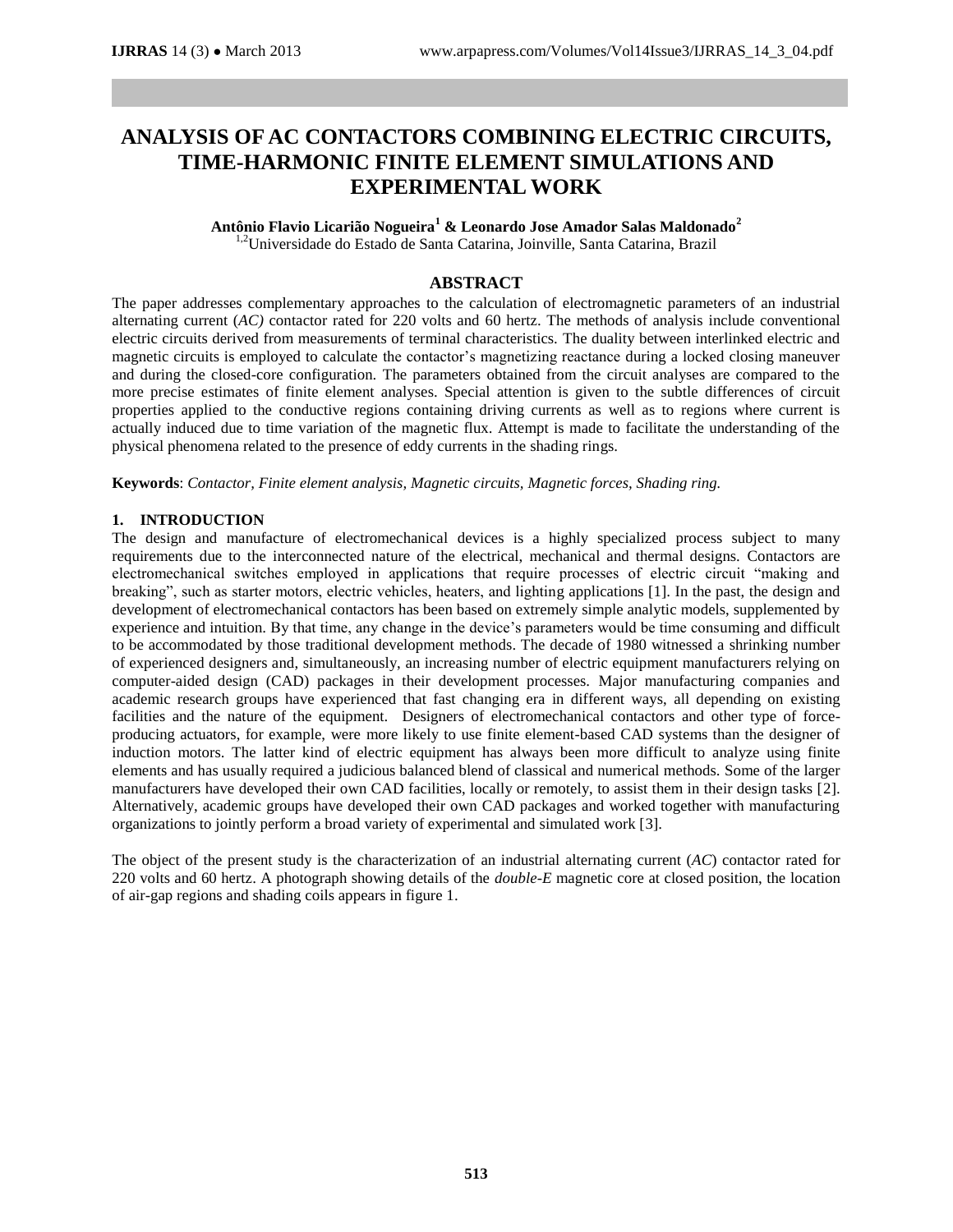

*Figure 1. Photograph of the AC contactor, showing the double-E magnetic core, copper rings and air gaps.* 

The methods of analysis employed in the present study have been chosen considering that the laminated structures that form the contactors' magnetic cores are usually designed and built using methods similar to those existent in the manufacturing processes of other electromagnetic devices such as transformers and industrial inductors [4]. The chosen analysis techniques are based on: (i) conventional equivalent electrical circuits; and (ii) duality between interlinked magnetic and electrical circuits. The conventional electrical circuits contain resistors and inductors that represent the physical phenomena in the device, like copper loss in the winding and stored energy in the magnetic core [5]. The electric circuits derived from magnetic circuits using the principle of duality are employed to estimate the magnetizing reactance of the contactor [6], [7], [8]. Values of the components that form the electrical circuits representing different operation stages of the contactor are compared with numeric estimates generated by the finite element analysis.

# **2. CONTACTORS AND FORCE PRODUCTION**

Electromechanical contactors contain three major components: the metallic contacts, the electromagnet, and the enclosure. The contacts are the current carrying part of the contactor, and are used to switch large amount of electric power, particularly the power consumption of electric motors. The electromagnet produces the magnetic force required to bring together the movable and fixed sections of the magnetic core. The enclosure is a frame made of insulating material that houses the electromagnet and the set of metallic contacts. The electromagnet usually contains a coil input which may be driven by either, an *AC* or *DC* supply. Over 80% of electromechanical contactors used in industries worldwide are equipped with *AC* powered coils.

When industrial contactors are powered with *DC* supplies, the generated magnetic field *H* is constant with time, and so are the attractive forces between stator and armature. However, the alternating magnetic fields produced by *AC* powered coils generate alternating forces that drop to zero twice each cycle of the driving alternating current. This causes undesired mechanical vibration of the magnetized parts and metallic contacts. In a well-designed *AC* contactor, the magnetic force should never drop below the mechanical forces created by the restoring springs. In the illustration of figure 2, the dashed characteristic represents the time variation of per unit values of the *AC* driving current. It is assumed, for simplicity, an idealized purely sinusoidal time variation for the current. Per unit time variation of the magnetic force is represented by the solid characteristic. This force characteristic would represent the "odd" case where only the magnetic flux created by the driving coil circulates in the stator and armature of the *AC* contactor. To avoid the resulting undesired vibration or chatter, two conductive rings known as shading rings are placed at the external pole faces of the contactor's stationary core. These shading rings play an important role in the overall performance of *AC* contactors. As a result of the time variation of the alternating magnetic flux crossing the region surrounded by the shading ring, eddy currents are induced in these conductive rings. The current flowing in the shading ring generates a magnetic flux out of phase with respect to the flux created by the driving coil current in a way that the net flux crossing the interfaces between the movable and fixed cores never drops to zero. This guarantees that, at the closed core configuration, the holding force does not drop to zero, thus eliminating the vibrations.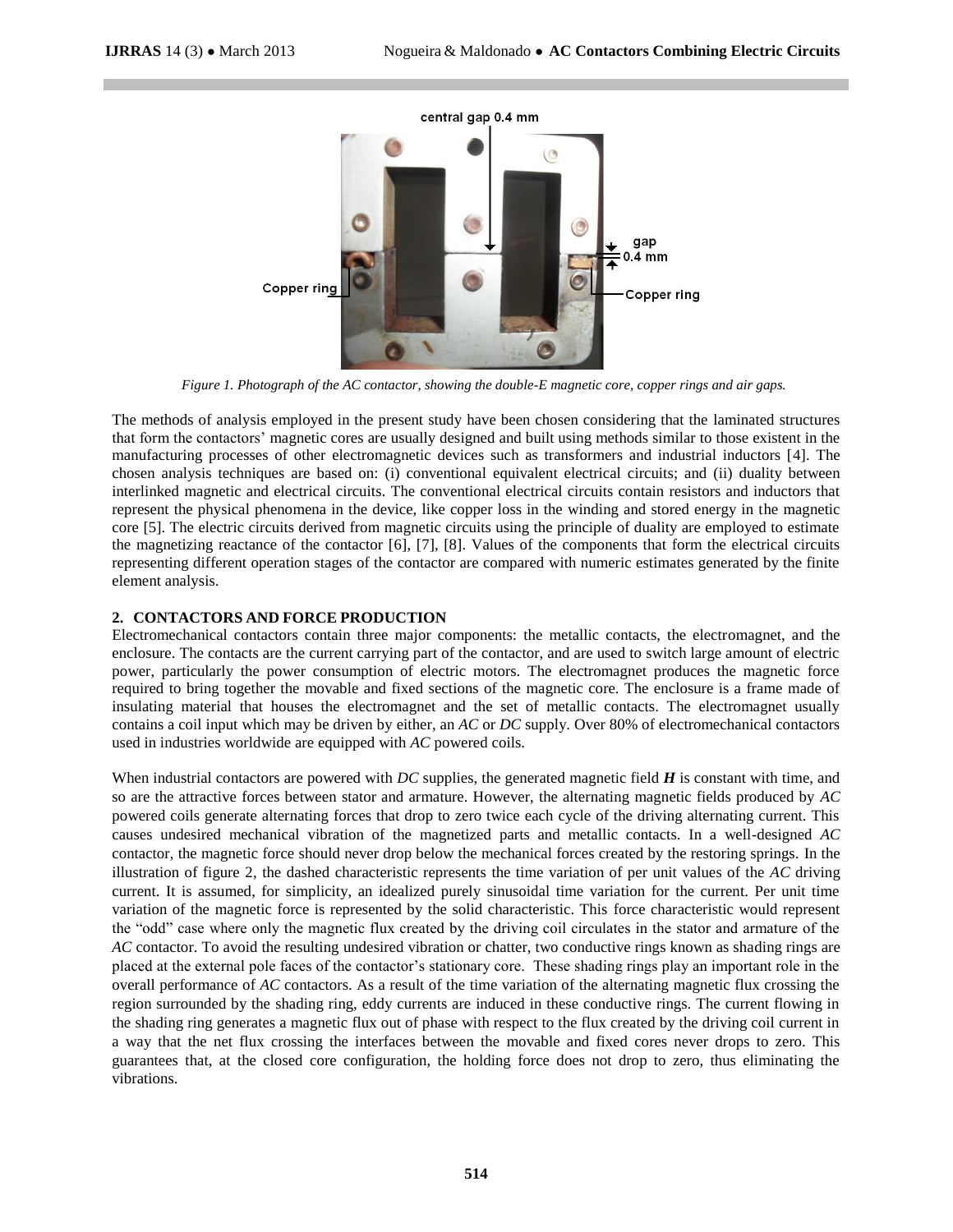

*Figure 2. The magnetic force drops to zero twice each cycle of the ac current.*

Contactors are energy conversion devices wherein input electrical energy in the form of voltage and current is converted into magnetic energy. Before the closure process, the magnetic force necessary to produce mechanical motion is mainly provided by the useful or force-producing magnetic flux that crosses the air-gap regions that separate the movable and fixed sections of the core. Fringing flux around these gaps give a smaller but important contribution to the resulting magnetic force, and this effect must be included in any calculation procedure used to estimate the magnetic force with reasonable accuracy. For the configuration where the two sections of the magnetic core are separated, the evaluation of the contactor's attractive force or drive force is easier because there is only interest in determining the global value of the force that appears at the air-lamination interfaces. In this case, traditional force calculation methods based on the virtual work principle or on the concept of Maxwell stress tensor may be employed [9], [10], [11]. The evaluation of the holding force, on the other hand, is far more complicated and force calculation methods intended to evaluate the generated forces between magnetized bodies in contact must be employed [12], [13], [14].

### **3. LITERATURE REVIEW**

The literature documents extensive research in the analysis of the dynamic behavior of electromechanical contactors. The theoretical background of most research papers usually relies on the development of magnetic and electrical circuits that represent different operation stages of a given electromechanical contactor. Results obtained from the magnetic and/or electric circuit analyses provide the basic set of mathematical equations and boundary conditions required by the computational modeling tasks. Data required by computer programs are sometimes supported by experimental work. Measurement of electrical variables like terminal voltages, currents and power consumption are easily performed with the use of, e.g. a simple power quality analyzer. Measurement of mechanical variables like displacement and spring forces, on the other hand, are more difficult to perform and requires the use of specially constructed and instrumented sensors and test devices.

Different numeric methods have been used to predict the dynamic response of *AC* contactors. Computer software based on the finite element method is the most common in the computational modeling of the dynamic characteristics of electromechanical contactors [15]. There are, on the other hand, university groups that have carried out their dynamic simulations and engineering education activities with the aid of Matlab-Simulink platforms [16],  $[17]$ .

Many practical problems faced by industrial designers of electromechanical contactors are related to the mechanical displacement of the contactor's components, and the resulting effects of the closure impact. The impact that occurs during the closure operation is the origin of contact bounce, i.e. a sequence of re-opening operations that generate electric arcs. Each bounce is in fact a very fast "break and make" operation, during which the electric arc is not usually extinguished. Electric arcs can cause severe erosion of the metallic contacts and, as a consequence, the lifespan and reliability of the contacts may be dramatically reduced. Since the early 1990s, several researchers have focused attention on the characterization of the phenomena that occur immediately before contacts closure or immediately after contacts separation [18], [19], [20]. By the same time, attempts to minimize the effects of contact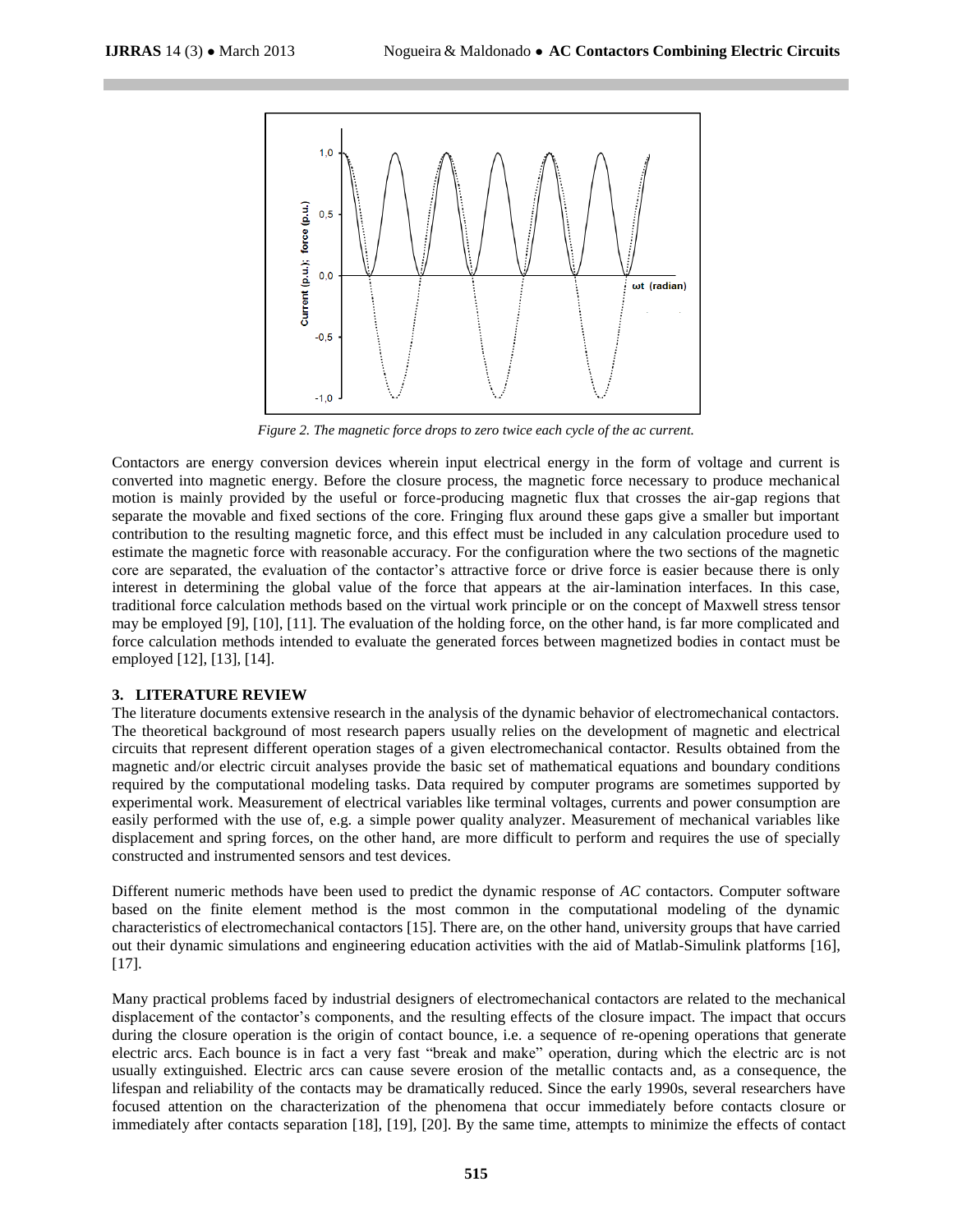bounce based on the reduction of the contactor's kinetic energy at impact time have been made by major manufacturers of electric equipment [21].

In recent years, the merits of *AC* permanent-magnet contactors such as high reliability and low energy consumption when compared to the conventional electromagnetic contactors has motivated industrial designers to study the dynamic and motion characteristics of this new class of contactors [22], [23], [24]. Other relevant contributions to the art are the recent publications with emphasis on the use of electronic control units employed to achieve contactor's multi-objective optimization targets [25], [26], [27], [28].

# **4. PROBLEM DESCRIPTION**

The contactor's electromagnet consists of a single coil wound around the central limb of the lower or stationary portion of the *double-E* laminated core. For the closed-core configuration, the size of each rectangular window is 3.2 cm by 1.05 cm. The driving coil contains 5,000 turns and its height is approximately 1.4 cm. The main geometrical dimensions are indicated in figure 3, and the depth of the device is 1.2 cm.



*Figure 3. Sketch of the contactor's electromagnet, dimensions in centimeter. Not to scale.*

The contact between the two magnetized portions of the *E*-shaped magnetic cores is, in fact, restricted to small regions located at the side limbs. The innermost portions of the magnetized surfaces in contact are known as unshaded poles, whereas the regions surrounded by the shading rings are known as shaded poles. These geometrical features are illustrated in figure 4. The gap separating the two portions of the central limb is 8.0 mm when contactor is open and only 0.4 mm at the closed core configuration.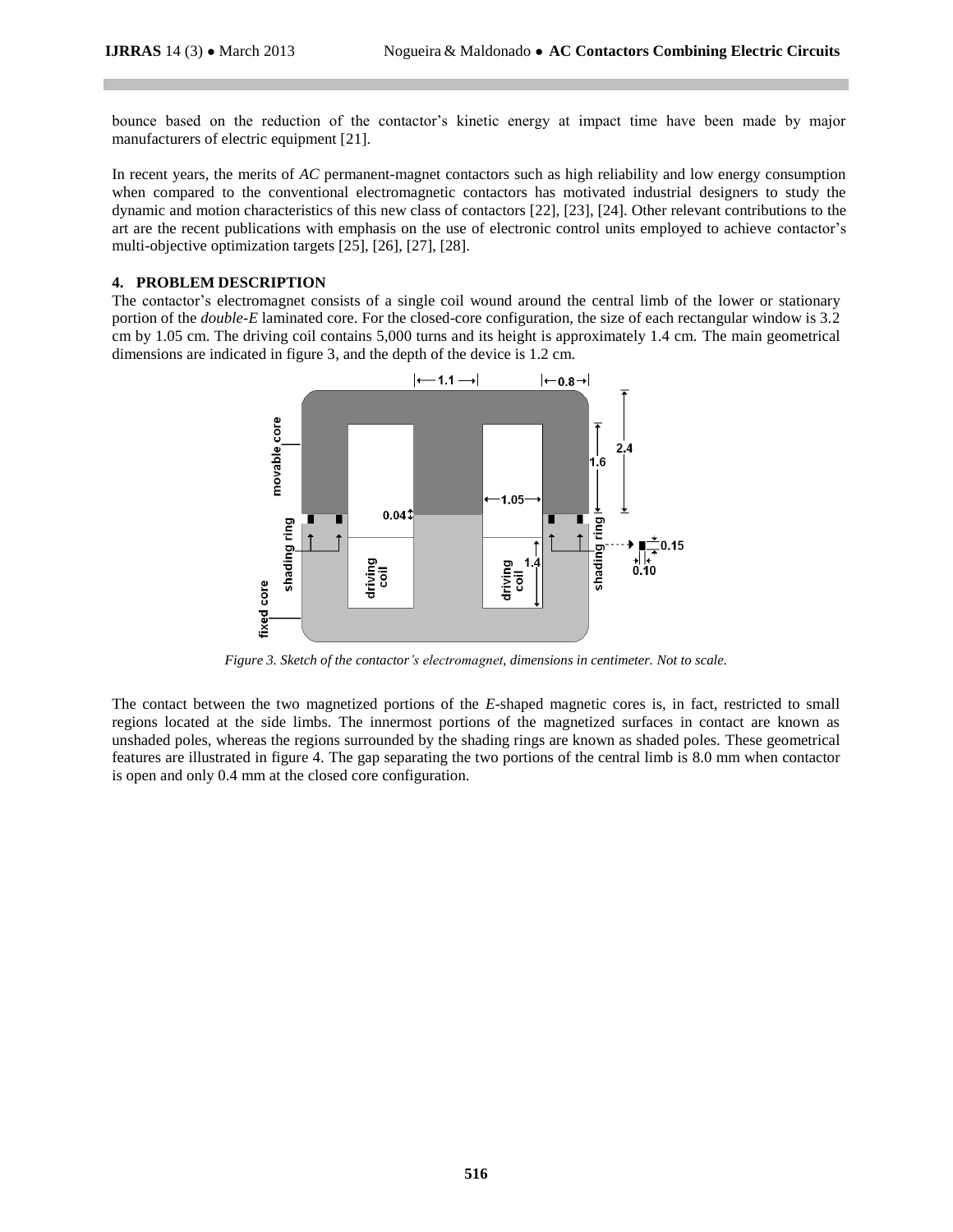

*Figure 4: Shaded and unshaded poles.*

#### **5. DERIVATION OF ELECTRICAL CIRCUITS**

#### **5.1. Conventional Equivalent Electrical Circuit**

*AC* contactors may be described by the conventional electric circuit shown in figure 5. The components of the circuit correspond to the physical phenomena in the device. The resistor  $R_w$  in the horizontal branch accounts for the ohmic loss in the winding of the exciting coil. The inductor *L* in the vertical branch accounts for the magnetic field energy storage in the magnetic cores and leakage fields in the windows and air gaps. The shunt resistor *R* in the vertical branch represents the active power loss in the magnetic cores.



*Figure 5: Conventional equivalent electric circuit of the contactor.*

To validate the proposed equivalent circuit, measurements of the various terminal electric variables have been carried out. The first set of measurements concern a closing maneuver, whereas the second one refers to the configuration where the movable and fixed cores are in contact, from now on referred to as the closed core configuration. Information related to the readings of power consumption is presented in figure 6. In the illustration, *P* denotes the active power, *Q* denotes the reactive power, and *S* is the complex power. In this illustration, both triangles are scaled to the same view size, and the subscripts "1" and "2" refer to the power consumption of the locked closing maneuver and closed core configuration, respectively. A careful observation of the illustration shows that: (i) the power consumptions associated the two operations differ significantly; (ii) the power required to overcome the mechanical force generated by the mechanical springs and bring together the movable and fixed magnetic cores is considerably higher; (iii) once the two magnetic cores are in contact, the power consumption is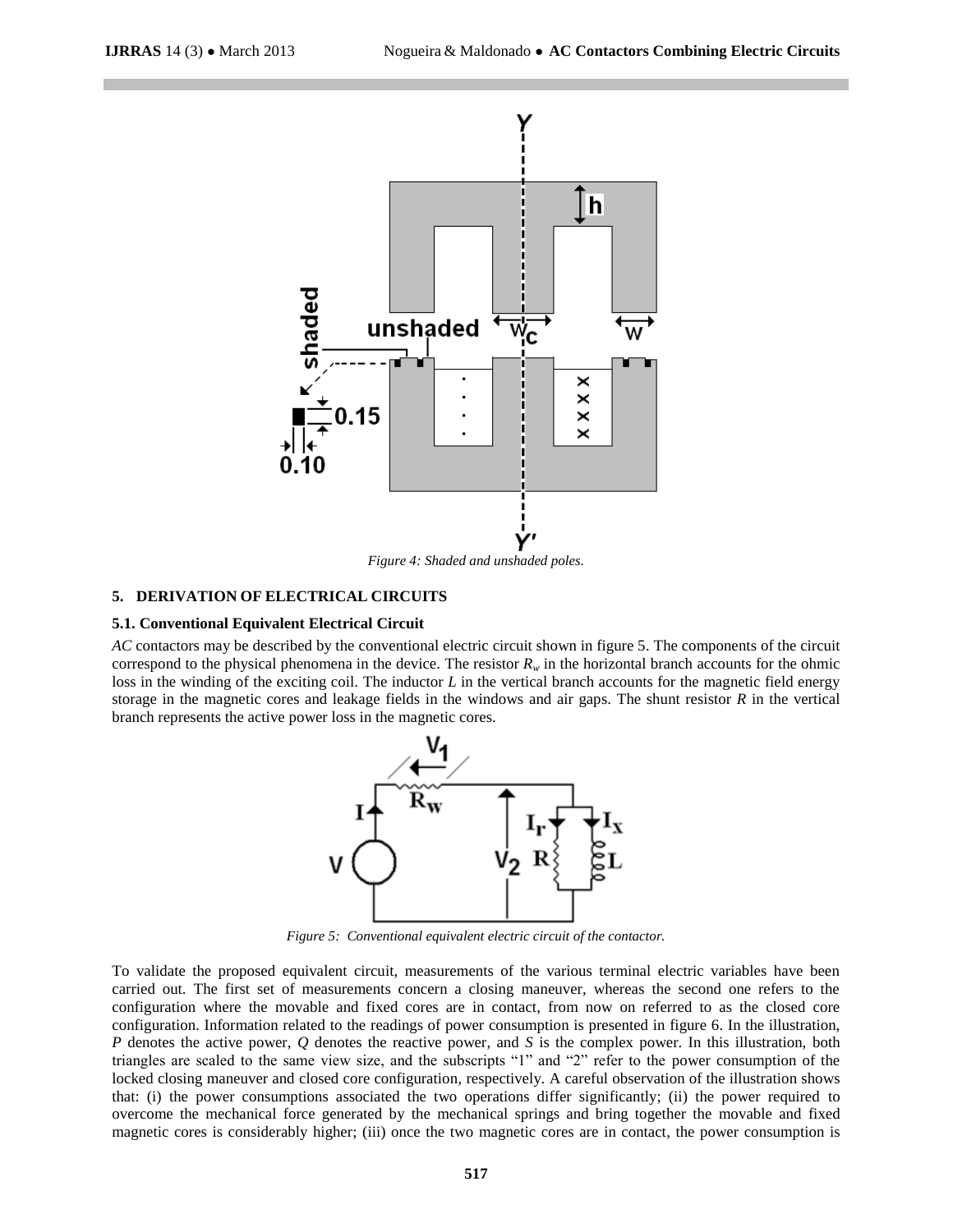significantly reduced, particularly the consumption of the active power *P* that undergoes a fold reduction of approximately 15 times.



*Figure 6: Contactor's power consumption; (a) Locked closing maneuver; (b) Closed core configuration.*

#### **5.1.1. Contactor's locked closing maneuver**

To facilitate the measurement of the terminal electric quantities related to the locked closing maneuver, the armature movement has been blocked by the presence of a non-magnetic rubber spacer 8 millimeter high inserted in the airgap regions that separate the fixed and movable cores. Measured values of root-mean-square (*rms*) applied voltage and current, together with the registered power consumption at a 60-hertz operation are summarized in table 1. The table also includes the values of  $cos(\phi)$ , the power factor, and the electric resistance  $R_w$  of the exciting coil. The power factor has been computed from the readings of active power *P* and apparent power *S*.

| меаѕигеа оо <b>г</b> із іприі ѕіgпаіѕ гетаеа то іпе тоскеа стоѕіпg і |        |  |  |  |
|----------------------------------------------------------------------|--------|--|--|--|
| $I_{rms}$ (mA)                                                       | 268.00 |  |  |  |
| $V_{rms}$ (V)                                                        | 218.00 |  |  |  |
| P(W)                                                                 | 48.30  |  |  |  |
| $Q$ (VAr)                                                            | 33.10  |  |  |  |
| S (VA)                                                               | 58.60  |  |  |  |
| $cos(\phi)$                                                          | 0.82   |  |  |  |
| $R_{w}(\Omega)$                                                      | 534.00 |  |  |  |

*Table 1: Measured 60 Hz input signals related to the locked closing maneuver.*

The conventional equivalent electrical circuit related to the locked closing maneuver is presented in figure 7. The sequence of calculations relating the measured terminal characteristics and the circuit's components is presented in the Appendix A.



*Figure 7: Conventional equivalent electrical circuit for the locked closing maneuver.*

#### **5.1.2. Contactor's closed core configuration**

The electrical characteristics of the conventional equivalent electrical circuit that represents the physical phenomena in the closed core configuration differ significantly from those that form the circuit for the locked closing maneuver. Measured values of the input signals for the closed core configuration are summarized in table 2. The conventional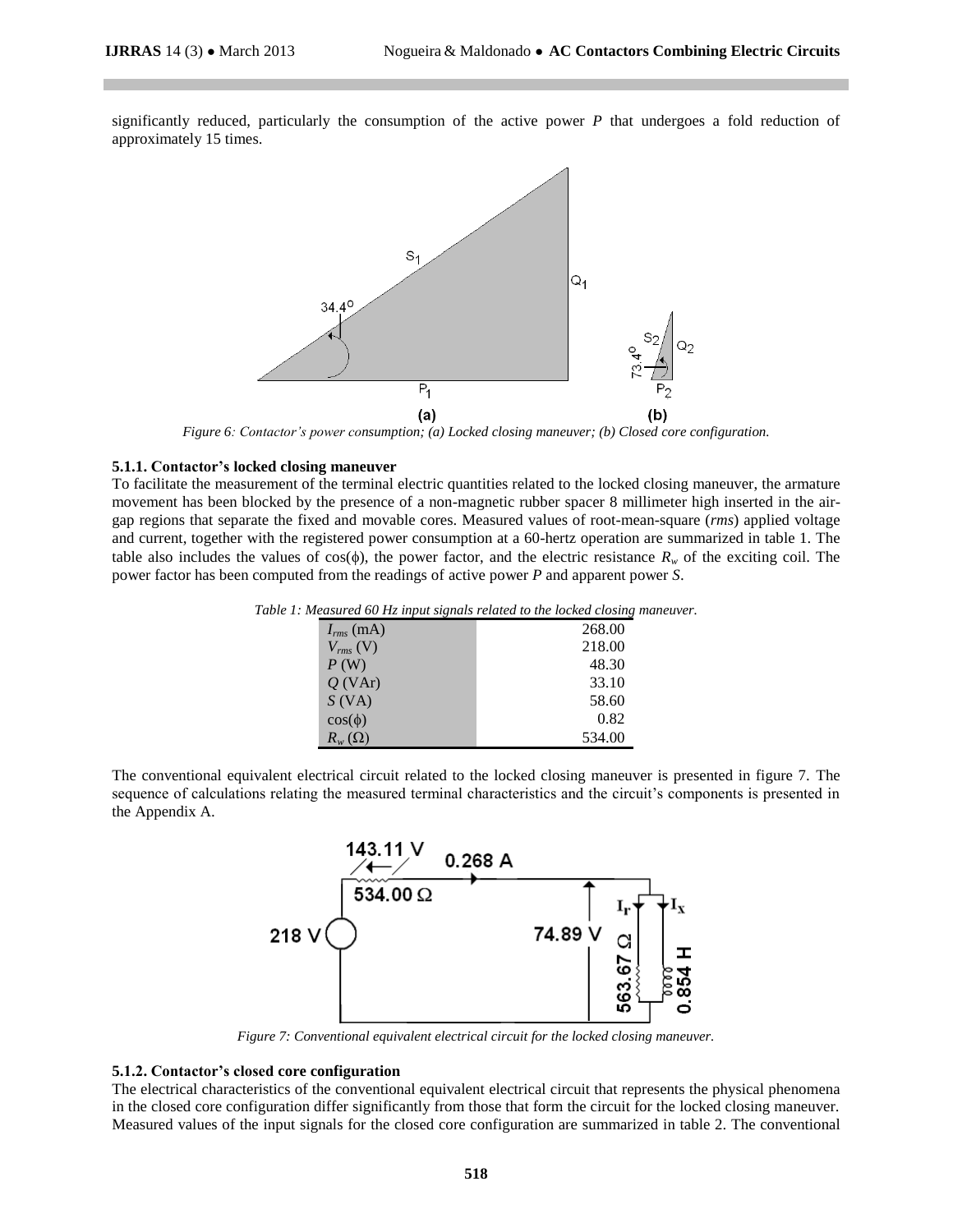equivalent electrical circuit related to the latter state of operation is presented in figure 8, and the sequence of calculations is presented in the Appendix A.

*Table 2. Measured 60 Hz input signals related to the closed core configuration.*

| $\tilde{}$      | $\mathcal{\mathcal{L}}$ |
|-----------------|-------------------------|
| $I_{rms}$ (mA)  | 50.50                   |
| $V_{rms}$ (V)   | 222.00                  |
| P(W)            | 3.20                    |
| $Q$ (VAr)       | 10.90                   |
| $S$ (VA)        | 11.40                   |
| $cos(\phi)$     | 0.29                    |
| $R_{w}(\Omega)$ | 534.00                  |



*Figure 8: Conventional equivalent electrical circuit for the closed core configuration.*

# **5.2. Duality between Magnetic and Electric Circuits**

In order to derive the equivalent electrical circuit of a given device employing the duality between interlinked electric and magnetic circuits, the starting point may be a draft of a magnetic structure containing the parts that directly affect the electromagnetic action of the device under analysis. This is followed by the creation of a magnetic circuit containing sources of magnetomotive forces and a number of interconnected lumped elements known as reluctors. These components represent the storage of magnetic energy in magnetic cores, air gaps, fringing flux around the gaps, and leakage fields. In the definition of the lumped elements, each region where the magnetic flux density *B* is more or less uniform is represented by an element of a given magnetic reluctance. The relationship between the variables is

$$
F = \Re \phi,\tag{1}
$$

where *F* is the magnetomotive force,  $\Re$  is the magnetic reluctance, and  $\phi$  is the magnetic flux.

The theory related to the derivation of the dual equivalent electrical circuits is presented in references [6-8]. The estimates of the contactor's magnetizing inductance obtained by the principle of duality for the two configurations are summarized in table 3.

|  | Table 3. Contactor's magnetizing inductance obtained by the principle of duality. |          |
|--|-----------------------------------------------------------------------------------|----------|
|  | Locked closing maneuver                                                           | $0.82$ H |
|  | Closed core configuration $10.46\text{ H}$                                        |          |

#### **6. FINITE ELEMENT ANALYSIS**

Numerical field solutions have been obtained using the two-dimensional Cartesian magnetostatic processors and solver of the simulation software *FEMM* [29]. To permit two-dimensional analysis, all magnetic structures that represent the contactor are considered longitudinally uniform, and the depth of these planar structures is 1.2 cm. The solutions are obtained for the magnetic vector potential *A*, and first-order triangular finite elements are employed in all computations.

All numerical models include an external circle concentric with respect to the centre of the magnetic structures. These circles are not shown in the illustration of figure 3. The radius of each circle is 10 cm, and represents about three times the length of the smallest circular boundary that completely encircles the rectangular geometry of the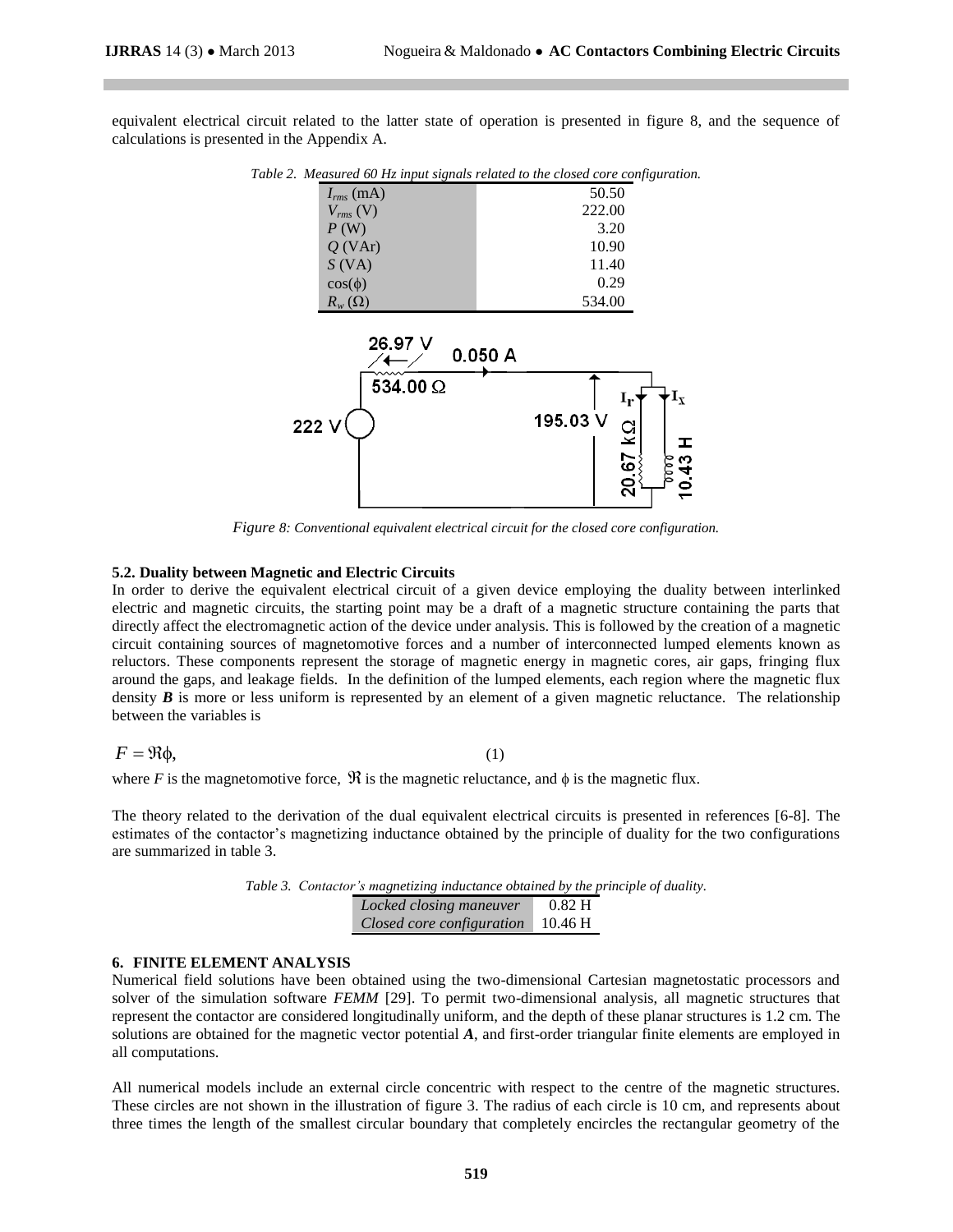contactor. All problems' boundary conditions are homogeneous Dirichlet, wherein the condition *A*=0 is prescribed on the external circular boundary [30]. All finite-element calculations are performed by specifying a 60-hertz frequency in the problem definition. The specification of a non-zero frequency automatically implies a time harmonic analysis, in which all field quantities oscillate at the prescribed frequency.

To model the magnetic core in the finite element model, all regions containing the thin laminations are specified by the homogeneous composite material, commercially known as "Carpenter Silicon Core Iron A 1066C Anneal". The specifications include lamination thickness of 0.5 mm and fill factor of 80%.

# **6.1. Regions with conductive materials**

The numeric calculation of eddy currents, i.e. currents that arise from time-varying magnetic fields present in conductive materials is a task of major interest in the analysis of *AC* contactors. Stranded coils that carry the excitation current are usually modeled by two non-contiguous regions, and the properties of these regions include the specification of the coil's number of turns and the terminal current. In the finite-element program *FEMM*, each pair of regions representing a stranded coil must be defined as series-connected [29]. On the other hand, the constraints applied to the conductive regions where current arises from time-varying magnetic fields, i.e. regions where the eddy currents are actually induced, are quite different. Each pair of regions representing, e.g. the two sides of a shading coil must be defined as parallel-connected. By applying a parallel-connected circuit with zero net current to each side of a shading coil or any pair of physically connected solid conductors, one guarantees that the "computed" total current in one region will return through the other region intended to be in fact parallel-connected to the first one.

The constraints applied to the regions that represent the contactor's driving coil and one of the shading coils are summarized in table 4. It is worth noting that the number of turns assigned to a given region that represents the endside of a given coil can be either a positive or a negative number. The sign on the number of turns indicates the direction of current flow associated with a positive-valued circuit current.

|               |                      |          |          | Left-hand side Right-hand side Connection between the two |
|---------------|----------------------|----------|----------|-----------------------------------------------------------|
|               |                      | region   | region   | regions                                                   |
| Driving       | coil Number of turns | $-5,000$ | $+5,000$ | <b>Series</b>                                             |
| (closed core) | Peak current (mA)    | 71.41    | 71.41    |                                                           |
| Shading coil  | Number of turns      | -        |          | Parallel                                                  |
|               | Peak current (mA)    |          |          |                                                           |

*Table 4. Definition of properties for conductive regions*

# **7. NUMERICAL RESULTS**

# **7.1. Magnetizing inductances**

For the two operating conditions considered in the analysis, the magnetizing inductances of the contactor have been determined by three different methods, and the computed values are summarized in table 5. Per cent errors indicated in table 5 are computed taking the more precise finite element estimates as benchmarks.

*Table 5. Contactor's magnetizing inductances obtained by three different methods. Values in henry.*

| <b>Configuration</b>    | <b>Conventional electric circuit</b> |       | Dual electric circuit |              | <b>Finite elements</b> |
|-------------------------|--------------------------------------|-------|-----------------------|--------------|------------------------|
|                         | Inductance (H)                       | Error | Inductance (H)        | <b>Error</b> | Inductance (H)         |
| Locked closing maneuver | 0.85                                 | 23.4% | 0.82                  | 26.1%        |                        |
| Closed core             | 10.43                                | 3.9%  | 10.46                 | 4.4%         | 10.02                  |

The amount of reactive power consumption is frequency dependent and a direct consequence of the magnitude of the magnetizing reactance. Values of reactive power consumption obtained by both, measurements and finite element computations are compared in table 6. Finite element estimates are taken as benchmarks.

*Table 6. Contactor's reactive power consumption obtained by measurements and finite element computations.* 

| <b>Configuration</b>    | <b>Measurements</b>         |       | <b>Finite elements</b>      |  |  |
|-------------------------|-----------------------------|-------|-----------------------------|--|--|
|                         | <b>Reactive power (VAr)</b> | Error | <b>Reactive power (VAr)</b> |  |  |
| Locked closing maneuver | 33.10                       | 9.9%  | 30.1                        |  |  |
| Closed core             | 10.90                       | 4.0%  | 1.36                        |  |  |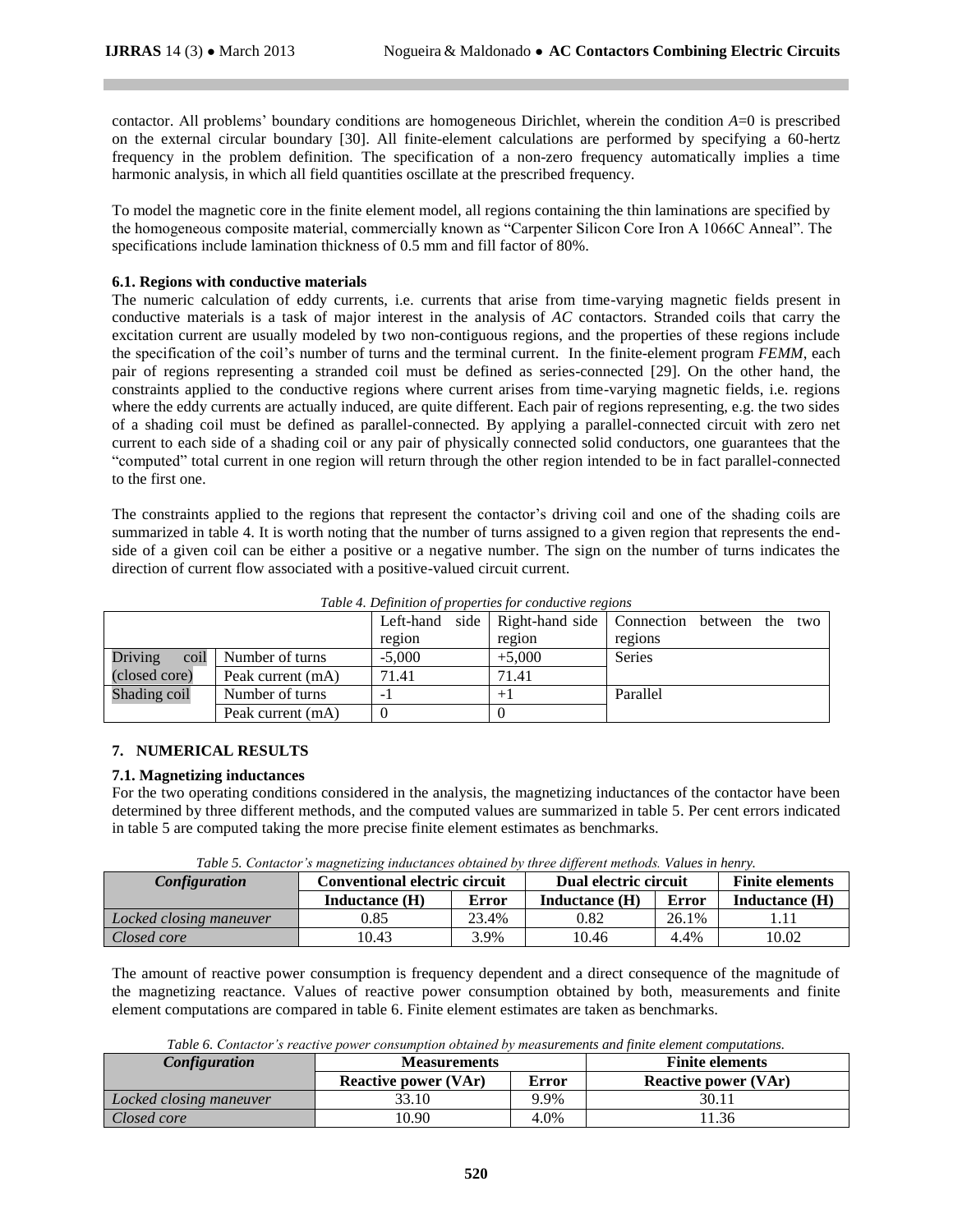# **7.2. Eddy currents in the shading rings**

The major effect of the shading rings is the creation of a magnetic flux out of phase with respect to the flux created by the driving coil. In this way, one guarantees that the net flux crossing the interfaces between the movable and fixed cores never drops to zero. This guarantees that the holding force, which varies with the magnitude of flux squared, does not drop to zero. A quantity of major interest in the time-harmonic finite element analysis is the magnitude of the currents induced in the shading rings. For the closed core configuration, the computed magnitude of the current induced in each ring is 47.159 A.

The understanding of the physical phenomena is facilitated by observing the operation condition wherein all circulating flux arises from the eddy currents in the shading rings. To simulate this condition, the main coil is specified as a series-connected circuit with zero current, and a series-connected circuit with currents of +47.159 A and -47.159 A is applied to each side of the shading coils. Results of this simulation can be observed in figure 9.



*Figure 9. Flux lines and density plot of the B-field when all flux arises from the eddy current in the shading rings.*

Observation of the plot shows that, the circulating flux created by the eddy current is somewhat restricted to the regions around the shading rings. Most of the flux crosses the shading ring transversally in the vertical direction, and closes its path through the unshaded pole face. Only a small proportion of the total generated flux makes its return path through the central limb.

At normal operation, the device's flux distribution results from the combined effect of two sources of magnetic flux: (i) the flux due to the magnetomotive force of the main coil; and (ii) the flux due to the magnetomotive force of the shading rings. For the closed core configuration, the peak driving current is 71.41 mA, which corresponds to the measured *rms* current of 50.5 mA. The magnetomotive force due to the 5,000-turn coil is 357.09 A-turn, the magnetomotive force due to each single-turn shading ring is 47.159 A-turn. Results of this simulation can be observed in figure 10.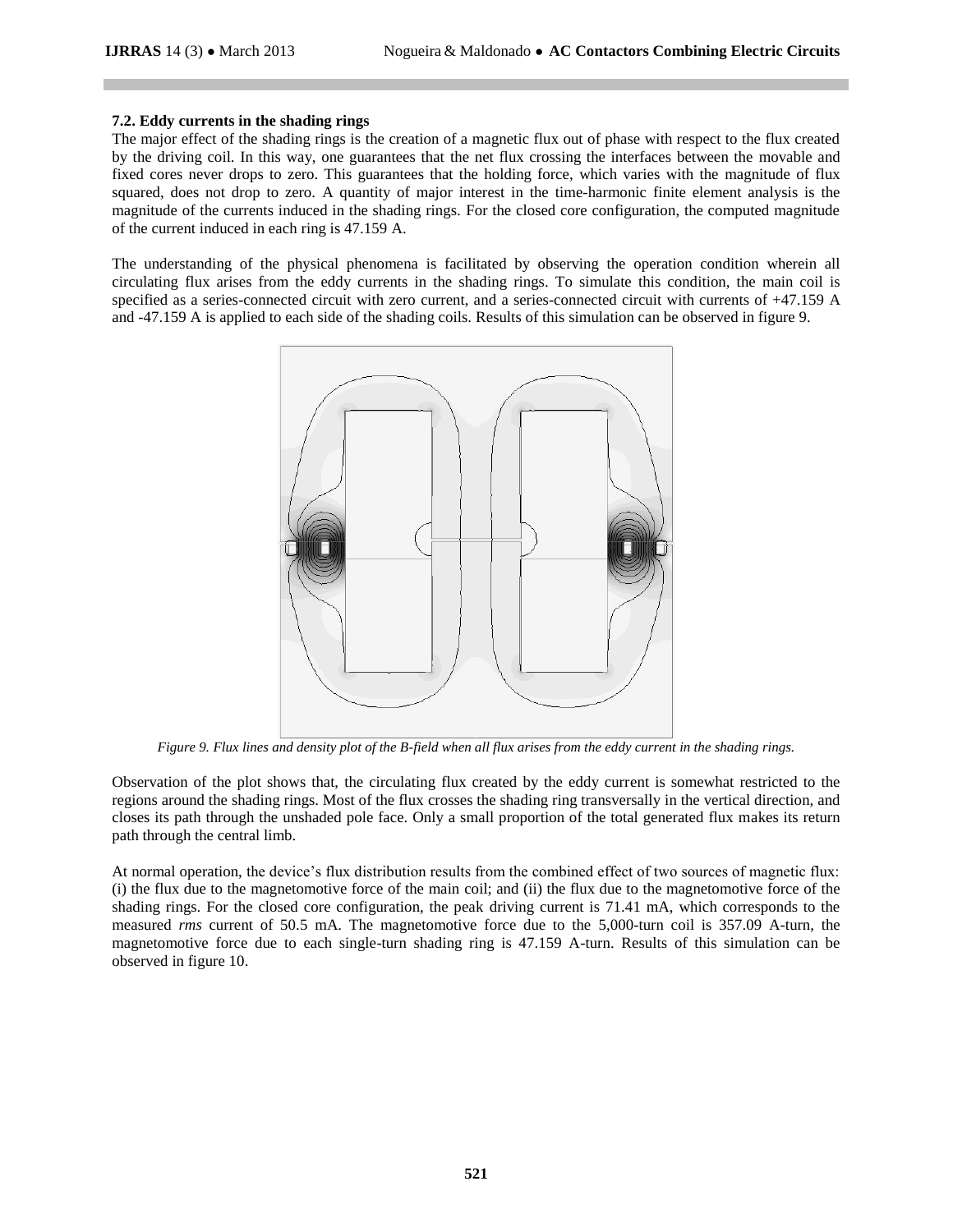

*Figure 10. Flux lines and density plot of the B-field showing the combined effect of the main coil and shading rings.*

Observation of the plot shows that the combined effect of the magnetomotive forces of the main coil and shading rings leads to a decrease in the flux crossing the shading rings and, simultaneously, a substantial increase in the flux crossing the unshaded region. To make the matter concrete, a quantitative evaluation of the flux distribution along the interface of the two core portions has been carried out. The first operation condition concerns the flux distribution for the contactor operating without the shading rings, whereas the second one refers to the contactor operating normally with the shading rings. The problem that represents the contactor's operation without shading rings is easily defined by means of the artifice of material re-identification. In this case, the two rectangular regions representing the end-sides of the shading rings should be specified as completed filled by air or any other nonmagnetic and non-conductive material. The inspection of the *B*-field is made along the interface of the fixed and movable cores. In the two-dimensional view of figure 10, the interface is represented by the straight line segment that bisects the drawing. Results of this inspection are presented in figure 11. In this graph, the added arrows help to spot the variations of magnitude of the *B*-field related to the operating condition with shading rings across the central limb and unshaded poles.



*Figure 11. Magnitude of the B-field along the interface of the fixed and movable cores; (a) The solid characteristic represents the operation without shading rings; (b) The characteristic with circles represents the operation with shading rings.*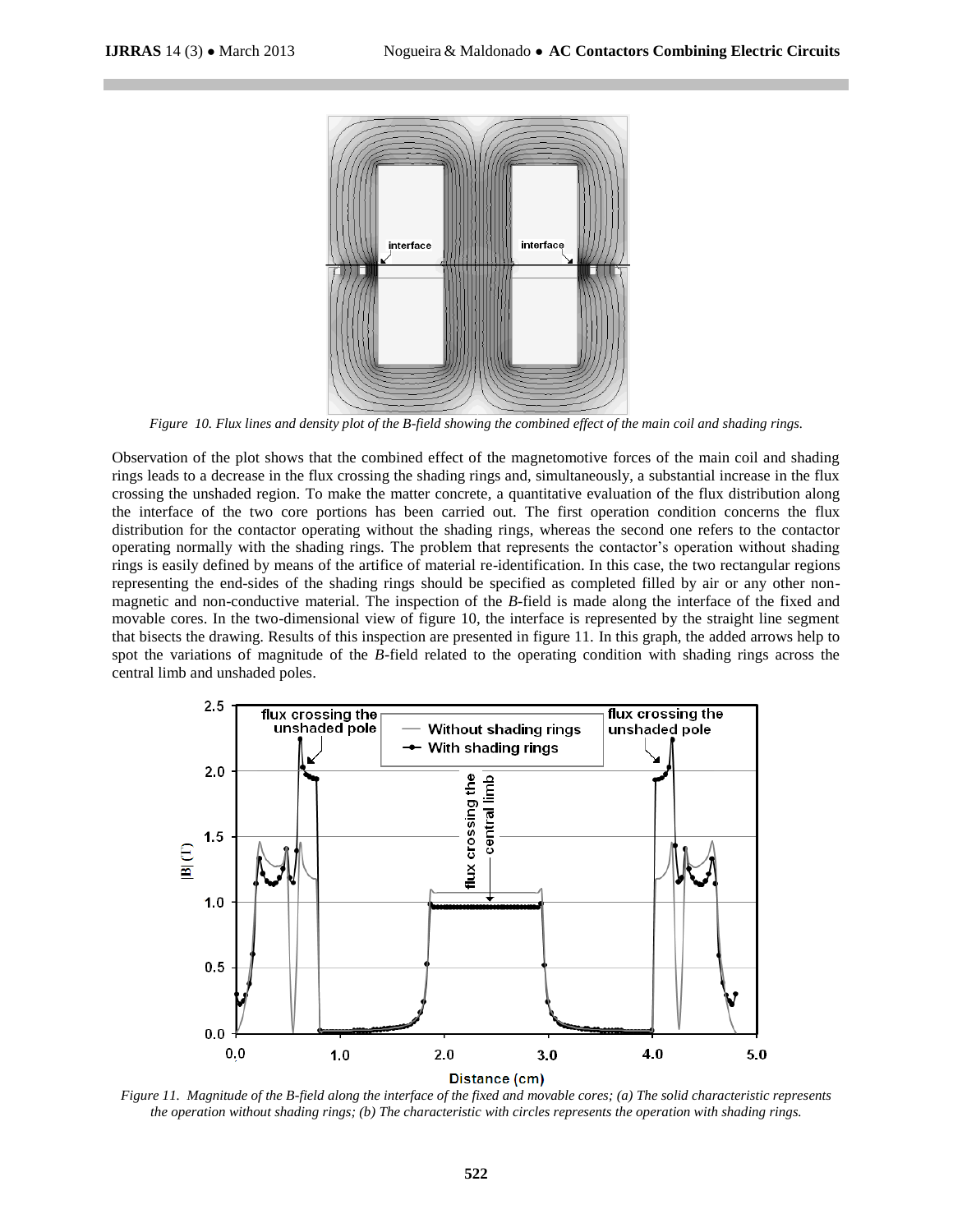Observation of the graph presented in figure 11 helps to understand the physical phenomena related to the presence of eddy currents in the shading rings. It is worth noting that the generation of flux by the eddy currents is, in fact, a reaction of the electromagnetic system to change in its circulating flux. In other words, the flux of the shading rings bucks or opposes any change or variation in the circulating flux. One of the effects is the reduction of the flux crossing the central limb, and this is easily observed in the central portion of the graph. Along the central limb, the average magnitude of flux density undergoes a fold reduction of 12%. Simultaneously, it is possible to spot a substantial increase of 36.6% in the flux density crossing each unshaded pole.

# **8. CONCLUSIONS**

Three different analysis techniques have been employed in the analysis and characterization of an industrial *AC* contactor rated for 220 volts, 60 hertz. Two operating conditions are considered: a locked closing maneuver and the configuration where the movable and fixed cores are in contact. Conventional electric circuits containing elements that represent physical phenomena like ohmic loss and energy storage have been derived from measurement of terminal characteristics like voltage, current and power consumption for the two operating conditions. Dual electric circuits have been derived to obtain estimates of the contactor's magnetizing inductance at the two operating conditions. The main contribution of the work is related to the numeric calculation of eddy currents. The discussion places emphasis to the numerical constraints applied, in different ways, to the conductive regions where current arises from time-varying magnetic fields and regions containing stranded coils that carry the driving currents, respectively. Two variations of the contactor's closed-core configuration have been considered in order to illustrate the effect of the shading coils.

# **9. APPENDIX A: DERIVATION OF CONVENTIONAL ELECTRICAL CIRCUITS**

# **9.1. Contactor's locked closing maneuver**

The relationship between the electric quantities and the parameters of the conventional equivalent circuit related to the locked closing maneuver are discussed in the following.

For an applied *rms* voltage of 218.0 V, the measured *rms* source current is  $I=268$  mA. The computed voltage drop  $V_I$ across the resistor  $R_w$  that represents the *DC* winding resistance is

 $V_1 = IR_w = (268 \times 10^{-3})(534) = 143.11 \text{ V}.$ 

The voltage across the parallel impedance *RL* is

$$
V_2 = V - V_1 = 218.00 - 143.11 = 74.89
$$
 V.

The computed mean active power  $P_w$  that represents the losses due to the winding resistance is

$$
P_w = R_w(I)^2 = 35.34 \text{ W}.
$$

The mean active power *P* that represents losses due to the magnetic core can be calculated as the difference  $P = P_s - P_w = 48.30 - 38.35 = 9.95$  W.

where  $P_s$  represents the measured active power supplied by the *AC* source. The value of the resistor *R* that represents the magnetic core losses may be computed by

$$
R = {V_2}^2 / \frac{1}{P} = (74.89)^2 / (9.95) = 563.67 \,\Omega.
$$

The current  $I_r$  in the resistive branch is then

$$
I_r = \frac{V_2}{R} = \frac{74.89}{563.67} = 132.86 \text{ mA}.
$$

The current  $I_x$  in the inductive branch is

$$
I_x = \sqrt{\left(I\right)^2 - \left(I_r\right)^2}
$$

$$
I_x = \sqrt{(268 \times 10^{-3})^2 - (132.86 \times 10^{-3})^2} = 232.75 \text{ mA}.
$$

The value of the inductive reactance *X<sup>L</sup>* is frequency dependent and, for a 60-hertz power supply, can be calculated from the lagging current *I<sup>x</sup>* ,

$$
X_L = \omega L = \frac{V_2}{I_x} = \frac{74.89}{232.75} = 321.76 \text{ m}\Omega.
$$

where  $\omega = 2\pi f$  is the angular frequency of the power supply.

The inductor shown in the vertical leg of the circuit accounts for the energy stored in the leakage fields, including fringing. The circuit is fed by a 60-hertz power supply and the value of the inductor *L* is given by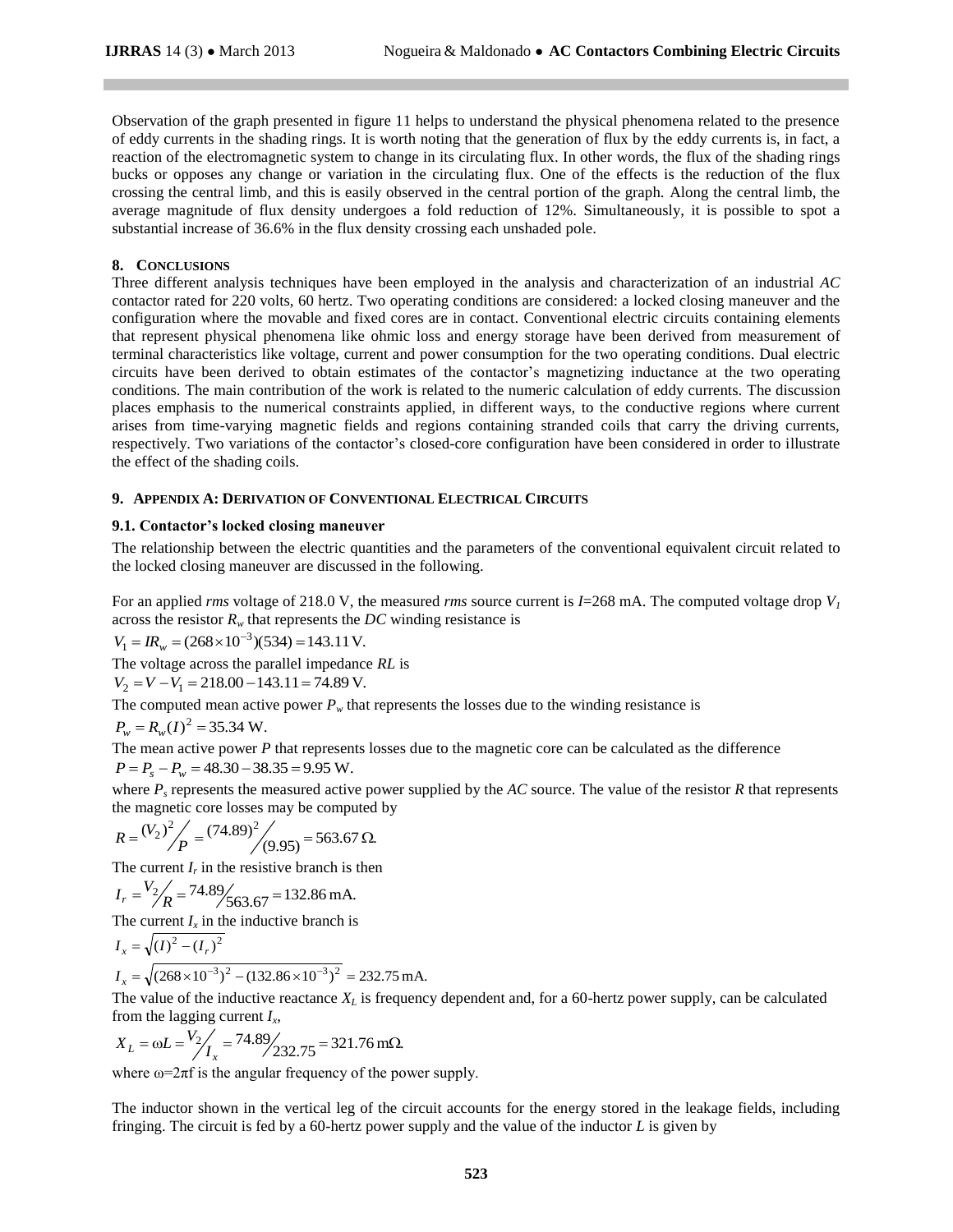$$
L = \frac{X_L}{\omega} = \frac{321.76 \times 10^{-3}}{120\pi} = 0.854 \text{ H}.
$$

#### **9.2. Contactor's closed core configuration**

The relationship between the electric quantities and the parameters of the conventional equivalent circuit related to the contactor's closed configuration are discussed in the following.

For an applied *rms* voltage of 222.0 V, the measured *rms* source current is *I*=50.50 mA. The computed voltage drop  $V_I$  across the resistor  $R_w$  that represents the *DC* winding resistance is

 $V_1 = IR_w = (50.5 \times 10^{-3})(534) = 26.97 \text{ V}.$ 

The voltage across the parallel impedance *RL* is  $V_2 = V - V_1 = 222.00 - 26.97 = 195.03$  V.

The computed mean active power  $P_w$  that represents the losses due to the winding resistance is

$$
P_w = R_w(I)^2 = 534.00(50.50 \times 10^{-3})^2 = 1.36 \,\mathrm{W}.
$$

The mean active power *P* that represents losses due to the magnetic core can be calculated as the difference  $P = P_s - P_w = 3.20 - 1.36 = 1.84$  W.

where  $P_s$  represents the measured active power supplied by the  $AC$  source.

The value of the resistor *R* that represents the magnetic core losses is

$$
R = {V_2}^2 / \frac{1}{P} = (195.03)^2 / (1.84) = 20.672 \text{ k}\Omega.
$$

The current  $I_r$  in the resistive branch is then

 $(20.672\times10^3) = 9.43 \text{ mA}.$  $=\frac{V_2}{R} = \frac{195.03}{(20.672 \times 10^3)}$  $I_r = \frac{V_r}{V}$ 

The current  $I_x$  in the inductive branch is

$$
I_x = \sqrt{(I)^2 - (I_r)^2}
$$
  
\n
$$
I_x = \sqrt{(50.50 \times 10^{-3})^2 - (9.43 \times 10^{-3})^2} = 49.61 \text{ mA}.
$$

The value of the inductive reactance *X<sup>L</sup>* is frequency dependent and, for a 60-hertz power supply, can be calculated from the lagging current *I<sup>x</sup>* ,

$$
X_L = \omega L = \frac{V_2}{I_x} = \frac{195.03}{49.61 \times 10^{-3}} = 3931.26 \,\Omega.
$$

where  $\omega = 2\pi f$  is the angular frequency of the power supply.

The inductor shown in the vertical leg of the circuit accounts mainly for the energy stored in the magnetic core. The circuit is fed by a 60-hertz power supply and the value of the inductor *L* is given by

$$
L = \frac{X_L}{\omega} = \frac{3931.26}{120\pi} = 10.43 \text{ H}.
$$

# **10. ACKNOWLEDGEMENT**

<sup>1</sup>120π = 0.854 H.<br> **ore configuration**<br>
the electric quantities and the partiguration are discussed in the folle<br>
figuration are discussed in the folle<br>
of 222.0 V, the measured *rms* so<br>
and represents the *DC* winding The authors are grateful to David Meeker (dmeeker@ieee.org) for the use of the finite element CAD system *FEMM*. The authors give thanks to the Brazilian Federal Agency for Postgraduate Studies (CAPES) for the sponsored access to several scientific web sites.

#### **11. REFERENCES**

- [1] J.-R. R. Ruiz, A. Garcia, J. Cusidó, M. Delgado, "Dynamic model for AC and DC contactors simulation and experimental validation", *Simulation Modeling Practice and Theory*, vol. 19, pp. 1918-1932, 2011.
- [2] A. de Beer, S.J. Polak, A.J.H. Wachters, J.S. van Welij, "The use of PADDY for the solution of 3-D magnetostatic problems", *IEEE Trans. on Magnetics*, MAG-18, pp. 617-619, 1982.
- [3] N. Sadowski, J.P.A. Bastos, A.B. Albuquerque, A.C. Pinho, P. Kuo-Peng, "A voltage fed AC contactor modeling using 3D edge elements", *IEEE Trans. on Magn*etics, vol. 34, no. 5, pp. 3170-3173, 1988.